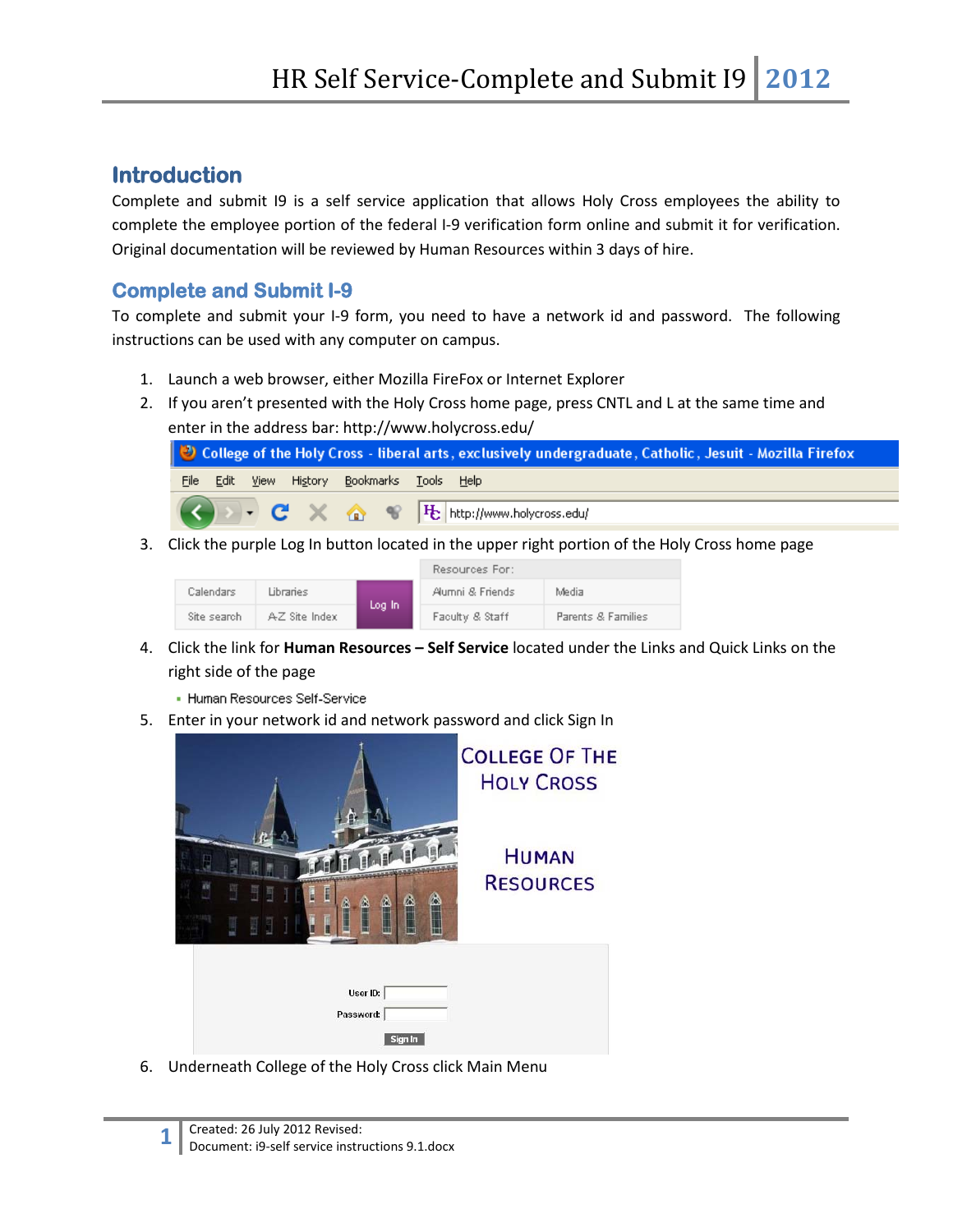7. From this expanded menu click My Self Service

| College of the<br><b>Holy Cross</b> |                                                              | H9DEV |
|-------------------------------------|--------------------------------------------------------------|-------|
| Favorites   Main Menu               |                                                              |       |
|                                     | Personalize Search Menu:                                     | ≫     |
|                                     | My Self Service<br>旨<br>My Personalizations<br>My Dictionary |       |

8. From this expanded menu click *Personal Information*

| <b>Personal Information</b>     |  |
|---------------------------------|--|
| <b>Payroll and Compensation</b> |  |
| <b>Benefits</b>                 |  |
| <b>E</b> Holy Cross             |  |
|                                 |  |

9. From this expanded menu click *Complete and Submit I9*



10. You will then be presented with a screen that allows you to complete the employee portion of the form.